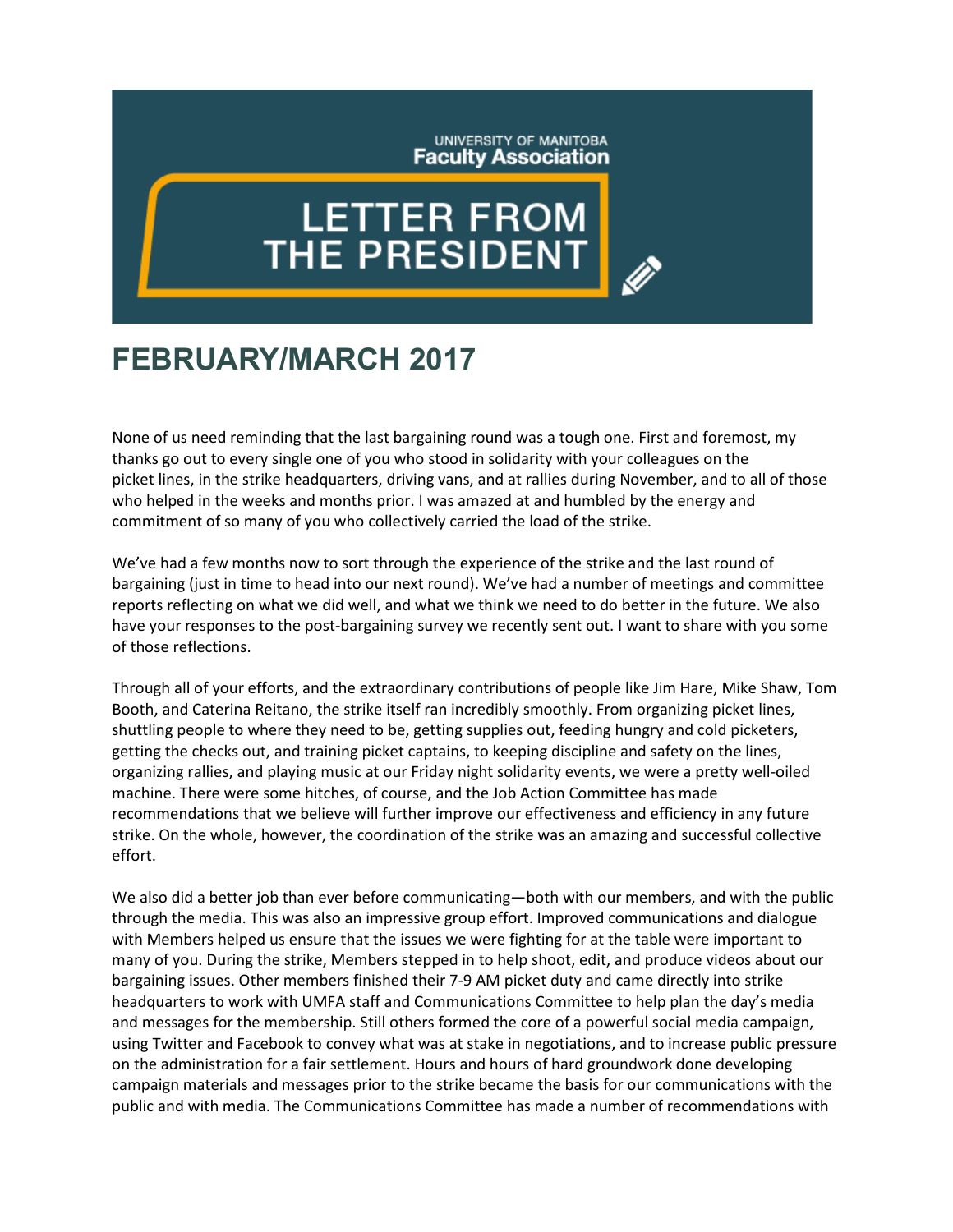an eye to continuing development of strategic communications, and putting dialogue with UMFA members at its core.

We have also concluded a full post-mortem of the bargaining process and structures, evaluating the roles and relations of the bargaining team, the Executive, and the Collective Agreement Committee. Bargaining is a high pressure environment, and we need to be attentive to the stresses it puts on those involved. I owe thanks, as do we all, to those who put themselves through the wringer on our behalf at the bargaining table and by serving on the Collective Agreement Committee. We also owe it to them to try to create supportive structures so that they can focus on the task at hand. Recommendations to this end that we believe clarify the roles of these bodies in negotiations have been made by Executive.

The big question, of course, is whether or not these efforts bore fruit. In making this assessment, we need to look both at what we accomplished in the Collective Agreement, and what we accomplished in terms of building our union, long-term, as an institution that protects and advances the quality of our work lives and the quality of public, post-secondary education. The priorities you identified through the pre-bargaining survey, through constituency meetings, and at special general membership meetings were the priorities we carried forward to the end, with the exception of salary. Given the province's heavy hand and the administration's subsequent withdrawal of their salary offer, we were forced to pursue that item through the Manitoba Labour Board—with hearings on the matter slated through March and into May.

On the matter of extending equal job protections to all UMFA members, we were also unsuccessful. Our goal had been to bring Instructors and Librarians under the protections afforded to professors of all ranks, and as negotiations proceeded, the University administration proved unyielding, even with the full force of a strike behind the bargaining team. This is an issue not only of basic fairness and recognition of the indispensable role played by every UMFA member in making the UM happen, but also of academic freedom, and it is an issue that, in my opinion, we must continue to press.

We did not, then, succeed on every front. We did, however, make some very significant advances in the new C.A. The new agreement represents a step forward in enshrining the idea that those who actually do the teaching, the research, and the service should have a strong voice in determining how the university is run. We have new, faculty-based processes for determining tenure and promotion criteria. We have a new process for determining teaching loads. Deans must now work with UMFA members to establish workload guidelines, and seek the members' final approval on those guidelines before they are implemented.

Where we had nothing in place to prevent the administration from perpetually downloading administrative and teaching work onto your shoulders, we now have a shield against it, though it will require organization by and cooperation among UMFA members in their faculties. UMFA's staff and Executive are here to support that.

We also won some ground in the struggle to protect members from the misuse and inappropriate application of performance indicators. We have new language that ensures that performance metrics won't substitute for comprehensive assessment of scholarship. We also have established a joint committee with the administration to assess whether there ought to be further limitations on the use of metrics in tenure, promotion, and evaluation.

We also won commitments for new administrative supports (including support for Concur claims), a joint committee inquiring into the existence and extent of gender-based salary differentials at UM, new "whistleblower" protections, improved privacy provisions, and some modest increases in travel and expenses funds. The administration also agreed to recommend with UMFA, through the staff